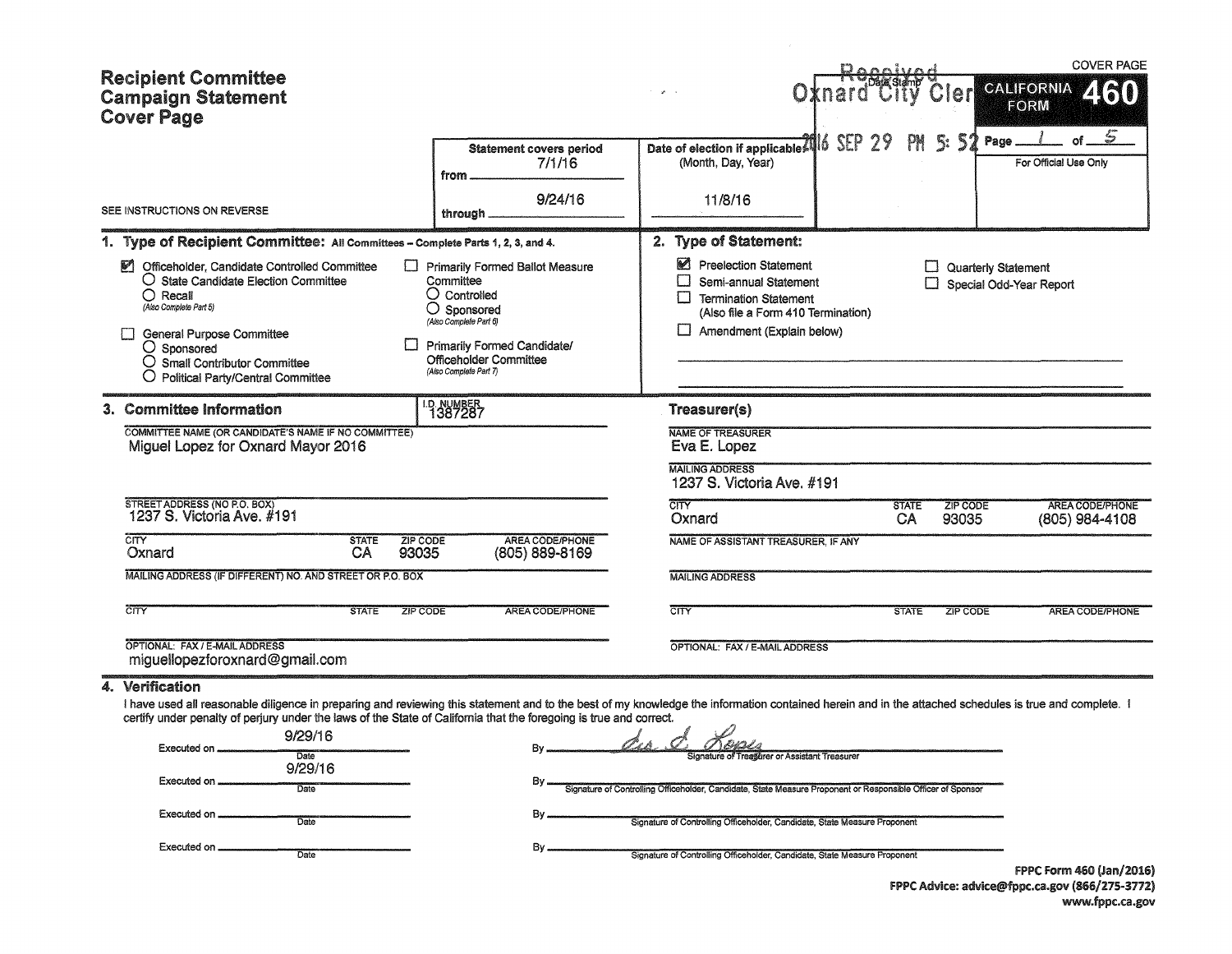

## 5. Officeholder or Candidate Controlled Committee

| NAME OF OFFICEHOLDER OR CANDIDATE                                          |                  |                                                 |
|----------------------------------------------------------------------------|------------------|-------------------------------------------------|
| Miquel Lopez                                                               |                  |                                                 |
| OFFICE SOUGHT OR HELD (INCLUDE LOCATION AND DISTRICT NUMBER IF APPLICABLE) |                  |                                                 |
| Mayor, City of Oxnard                                                      |                  |                                                 |
| RESIDENTIAL/BUSINESS ADDRESS (NO. AND STREET)                              | CITY             | <b>STATE</b><br>$7$ <sub>I</sub> $\overline{P}$ |
| 1237 S. Victoria Ave. #191                                                 | Oxnard, CA 93035 |                                                 |

Related Committees Not included in this Statement: List any committees not included in this statement that are controlled by you or are primarily formed to receive contributions or make expenditures on behalf of your candidacy.

| <b>COMMITTEE NAME</b>                                    | <b>I.D. NUMBER</b>           |
|----------------------------------------------------------|------------------------------|
|                                                          |                              |
|                                                          |                              |
| <b>NAME OF TREASURER</b>                                 | <b>CONTROLLED COMMITTEE?</b> |
|                                                          | <b>YES</b><br><b>NO</b>      |
| STREET ADDRESS (NO P.O. BOX)<br><b>COMMITTEE ADDRESS</b> |                              |

| CITY                     | <b>STATE</b>                 | ZIP CODE           | AREA CODE/PHONE        |
|--------------------------|------------------------------|--------------------|------------------------|
| <b>COMMITTEE NAME</b>    |                              | <b>I.D. NUMBER</b> |                        |
|                          |                              |                    |                        |
| NAME OF TREASURER        |                              |                    | CONTROLLED COMMITTEE?  |
|                          |                              | <b>YES</b>         | NO                     |
| <b>COMMITTEE ADDRESS</b> | STREET ADDRESS (NO P.O. BOX) |                    |                        |
|                          |                              |                    |                        |
| CITY                     | <b>STATE</b>                 | ZIP CODE           | <b>AREA CODE/PHONE</b> |

## 6. Primarily Formed Ballot Measure Committee

|  | NAME OF BALLOT MEASURE |  |
|--|------------------------|--|
|  |                        |  |

| BALLOT NO. OR LETTER | <b>JURISDICTION</b> | <b>SUPPORT</b><br>OPPOSE |
|----------------------|---------------------|--------------------------|
|                      |                     |                          |

Identify the controlling officeholder, candidate, or state measure proponent, If any.

NAME OF OFFICEHOLDER, CANDIDATE, OR PROPONENT

| OFFICE SOUGHT OR HELD                                                                   | <b>I DISTRICT NO. IF ANY</b>                                                                                                                                                                                                   |
|-----------------------------------------------------------------------------------------|--------------------------------------------------------------------------------------------------------------------------------------------------------------------------------------------------------------------------------|
| www.communications.com/www.com/www.com/www.com/www.com/www.com/www.com/www.com/www.com/ | at the complete the constant of the complete state of the constant and complete the constant of the complete the constant of the constant of the constant of the constant of the constant of the constant of the constant of t |

7. Primarily formed Candidate/Officeholder Committee List names of offlceholder(s) or candldate(s) for which this committee Is primarily formed.

| NAME OF OFFICEHOLDER OR CANDIDATE | OFFICE SOUGHT OR HELD | <b>SUPPORT</b><br>OPPOSE |
|-----------------------------------|-----------------------|--------------------------|
| NAME OF OFFICEHOLDER OR CANDIDATE | OFFICE SOUGHT OR HELD | <b>SUPPORT</b><br>OPPOSE |
| NAME OF OFFICEHOLDER OR CANDIDATE | OFFICE SOUGHT OR HELD | <b>SUPPORT</b><br>OPPOSE |
| NAME OF OFFICEHOLDER OR CANDIDATE | OFFICE SOUGHT OR HELD | <b>SUPPORT</b><br>OPPOSE |

Attach continuation sheets if necessary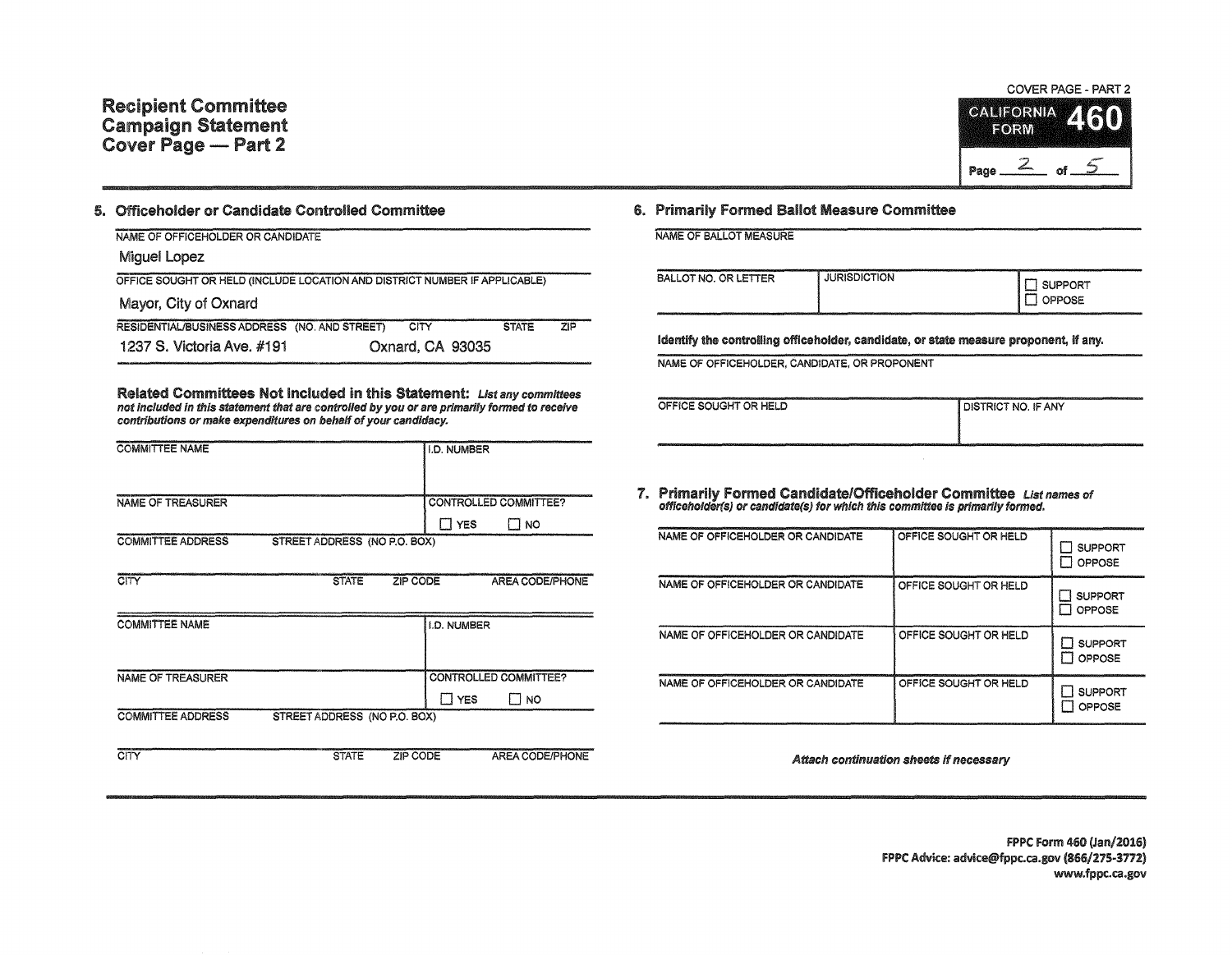| <b>Campaign Disclosure Statement</b><br><b>Summary Page</b>                                                                                                                                               | Amounts may be rounded<br>to whole dollars.                |                                                                                                                                                                                                                                                                                                                                                                                             | <b>Statement covers period</b><br>from<br>through | 9 24 16                                                   | <b>SUMMARY PAGE</b><br>CALIFORNIA<br>2160<br><b>FORM</b><br>3 of 5<br>Page                                                                             |
|-----------------------------------------------------------------------------------------------------------------------------------------------------------------------------------------------------------|------------------------------------------------------------|---------------------------------------------------------------------------------------------------------------------------------------------------------------------------------------------------------------------------------------------------------------------------------------------------------------------------------------------------------------------------------------------|---------------------------------------------------|-----------------------------------------------------------|--------------------------------------------------------------------------------------------------------------------------------------------------------|
| SEE INSTRUCTIONS ON REVERSE<br>NAME OF FILER<br>Lopez for Oxnard Mayor 2016<br>Miquel                                                                                                                     |                                                            |                                                                                                                                                                                                                                                                                                                                                                                             |                                                   |                                                           | <b>I.D. NUMBER</b><br>1387287                                                                                                                          |
| <b>Contributions Received</b>                                                                                                                                                                             | Column A<br>TOTAL THIS PERIOD<br>(FROM ATTACHED SCHEDULES) | Column B<br>CALENDAR YEAR<br>TOTAL TO DATE                                                                                                                                                                                                                                                                                                                                                  |                                                   | <b>General Elections</b>                                  | <b>Calendar Year Summary for Candidates</b><br>Running in Both the State Primary and                                                                   |
|                                                                                                                                                                                                           | 2,891.00<br>S.<br>8289100                                  | S, 3,510,00<br>3.510.00<br>3510.00                                                                                                                                                                                                                                                                                                                                                          |                                                   | 20. Contributions<br>Received<br>21. Expenditures<br>Made | 1/1 through 6/30<br>7/1 to Date<br>$\mathbb{R}$ and $\mathbb{R}$<br>$\sim$ $\sim$                                                                      |
| <b>Expenditures Made</b>                                                                                                                                                                                  | $s - 4,064.52$<br>4.064.52<br>4,064.52<br>$\mathbf{S}$     | 4,126.67<br>4,126.67<br>$\mathbf{s}$                                                                                                                                                                                                                                                                                                                                                        |                                                   | Candidates<br>Date of Election<br>(mm/dd/yy)              | <b>Expenditure Limit Summary for State</b><br>22. Cumulative Expenditures Made*<br>(If Subject to Voluntary Expenditure Limit)<br><b>Total to Date</b> |
| <b>Current Cash Statement</b><br>12. Beginning Cash Balance  Previous Summary Page, Line 16<br>If this is a termination statement, Line 16 must be zero.<br><b>Cash Equivalents and Outstanding Debts</b> | 556.85<br>-S<br>2,891,00<br>4.064.52<br>616.67             | To calculate Column B.<br>add amounts in Column<br>A to the corresponding<br>amounts from Column B<br>of your last report. Some<br>amounts in Column A may<br>be negative figures that<br>should be subtracted from<br>previous period amounts. If<br>this is the first report being<br>filed for this calendar year,<br>only carry over the amounts<br>from Lines 2, 7, and 9 (if<br>any). |                                                   | reported in Column B.                                     | *Amounts in this section may be different from amounts                                                                                                 |
|                                                                                                                                                                                                           |                                                            |                                                                                                                                                                                                                                                                                                                                                                                             |                                                   |                                                           | <b>FPPC Form 460 (Jan/2016)</b><br>FPPC Advice: advice@fppc.ca.gov (866/275-3772)                                                                      |

www.fppc.ca.gov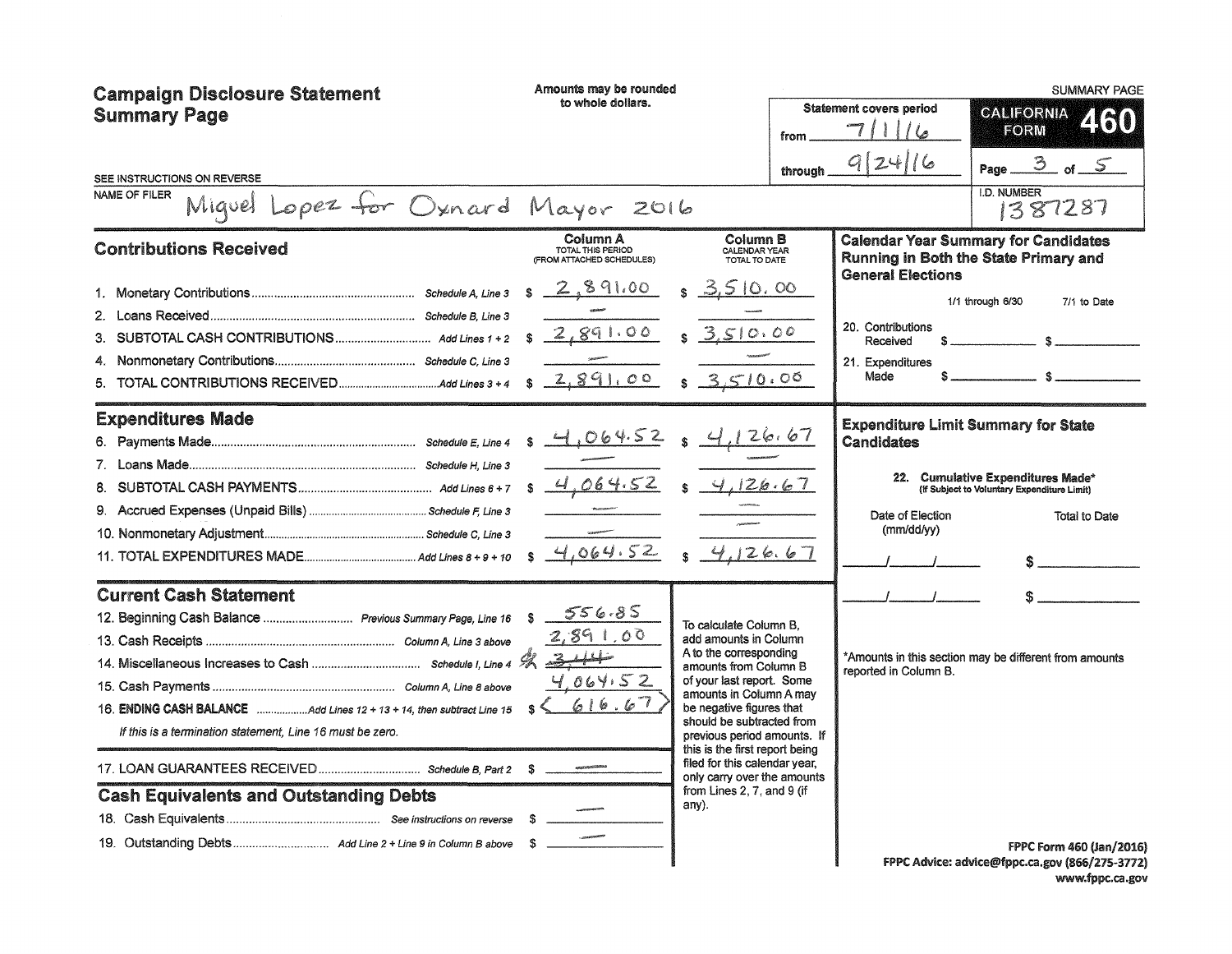| <b>Schedule A</b>                      |                                                                                                                                                          |                                                                           | Amounts may be rounded                                                                              |                                                 |                                                                         |                    | <b>SCHEDULE A</b>                                              |
|----------------------------------------|----------------------------------------------------------------------------------------------------------------------------------------------------------|---------------------------------------------------------------------------|-----------------------------------------------------------------------------------------------------|-------------------------------------------------|-------------------------------------------------------------------------|--------------------|----------------------------------------------------------------|
| <b>Monetary Contributions Received</b> |                                                                                                                                                          |                                                                           | to whole dollars.                                                                                   | <b>Statement covers period</b>                  |                                                                         |                    | GALIFORNIA 450                                                 |
|                                        |                                                                                                                                                          |                                                                           |                                                                                                     | from.                                           |                                                                         |                    | FORM                                                           |
| SEE INSTRUCTIONS ON REVERSE            |                                                                                                                                                          |                                                                           |                                                                                                     | through $9 24 16$                               |                                                                         |                    | Page $4$ of $5$                                                |
| NAME OF FILER                          | Miguel Lopez for Oxnard Mayor 2016                                                                                                                       |                                                                           |                                                                                                     |                                                 |                                                                         | <b>I.D. NUMBER</b> | 1387287                                                        |
| DATE<br><b>RECEIVED</b>                | FULL NAME, STREET ADDRESS AND ZIP CODE OF CONTRIBUTOR<br>(IF COMMITTEE, ALSO ENTER I.D. NUMBER)                                                          | <b>CONTRIBUTOR</b><br>CODE *                                              | IF AN INDIVIDUAL, ENTER<br>OCCUPATION AND EMPLOYER<br>(IF SELF-EMPLOYED, ENTER NAME<br>OF BUSINESS) | <b>AMOUNT</b><br><b>RECEIVED THIS</b><br>PERIOD | <b>CUMULATIVE TO DATE</b><br><b>CALENDAR YEAR</b><br>(JAN. 1 - DEC. 31) |                    | PER ELECTION<br>TO DATE<br>(IF REQUIRED)                       |
| 7  16                                  | Alexander Hamilton e Hayley Hamilton 100M<br>1130 Bonita Court, Ventura, CA<br>93001                                                                     | Потн<br>$\Box$ PTY<br>$\square$ scc                                       | City of Oxnard                                                                                      | \$200.00                                        | \$200.00                                                                |                    |                                                                |
| 7  1  1                                | Johnathan B Cantalupo & Leticia Lopez<br>$2617$ $V$ ista Loop<br>Oxnard, CA 93036                                                                        | <b>EXAND</b><br>$\Box$ COM<br>$\Box$ OTH<br>$\Box$ PTY<br>$\square$ SCC   | Actionpac Sales &<br>Automation                                                                     | \$100.00                                        | \$100.00                                                                |                    |                                                                |
| 7 0 16                                 | Maria Teresa Salazar & Esteban<br>131 Dolores Ct.<br>Oxnard, CA 93030                                                                                    | <b>AIND</b><br>$\Box$ COM<br>□отн<br>$\Box$ PTY<br>$\square$ SCC          |                                                                                                     | \$100.00                                        | \$100.00                                                                |                    |                                                                |
|                                        | $7  4  b $ Harry D. Cortez<br>$3751$ Via Marina Ave.<br>Oxnard, CA 93035                                                                                 | <b>EUND</b><br>$\square$ COM<br>□отн<br>$\square$ PTY<br>$\Box$ SCC       |                                                                                                     | f(00,00)                                        | \$100.00                                                                |                    |                                                                |
|                                        | $7 15 16$ Eva E. Lopez<br>2541 Taffrail Ln.<br>Oxnard, CA 93035                                                                                          | <b>XIND</b><br><b>TT</b> COM<br>$\Box$ OTH<br>$\Box$ PTY<br>$\square$ SCC | Retired                                                                                             | \$500.00                                        | \$500.00                                                                |                    |                                                                |
|                                        |                                                                                                                                                          |                                                                           | <b>SUBTOTAL \$</b>                                                                                  |                                                 | \$1000.00                                                               |                    |                                                                |
|                                        | <b>Schedule A Summary</b>                                                                                                                                |                                                                           |                                                                                                     |                                                 |                                                                         | *Contributor Codes |                                                                |
|                                        | 1. Amount received this period - itemized monetary contributions.                                                                                        |                                                                           |                                                                                                     |                                                 |                                                                         | IND - Individual   | <b>COM - Recipient Committee</b>                               |
|                                        | 2. Amount received this period – unitemized monetary contributions of less than \$100 \$ 1.891.00                                                        |                                                                           |                                                                                                     |                                                 |                                                                         |                    | (other than PTY or SCC)<br>OTH - Other (e.g., business entity) |
|                                        | 3. Total monetary contributions received this period.<br>(Add Lines 1 and 2. Enter here and on the Summary Page, Column A, Line 1.) TOTAL \$ 2, $891.00$ |                                                                           |                                                                                                     |                                                 |                                                                         |                    | PTY - Political Party<br>SCC - Small Contributor Committee     |
|                                        |                                                                                                                                                          |                                                                           |                                                                                                     |                                                 |                                                                         |                    | <b>FPPC Form 460 (Jan/2016)</b>                                |

FPPC Advice: advice@fppc.ca.gov (866/275-3772) www.fppc.ca.gov